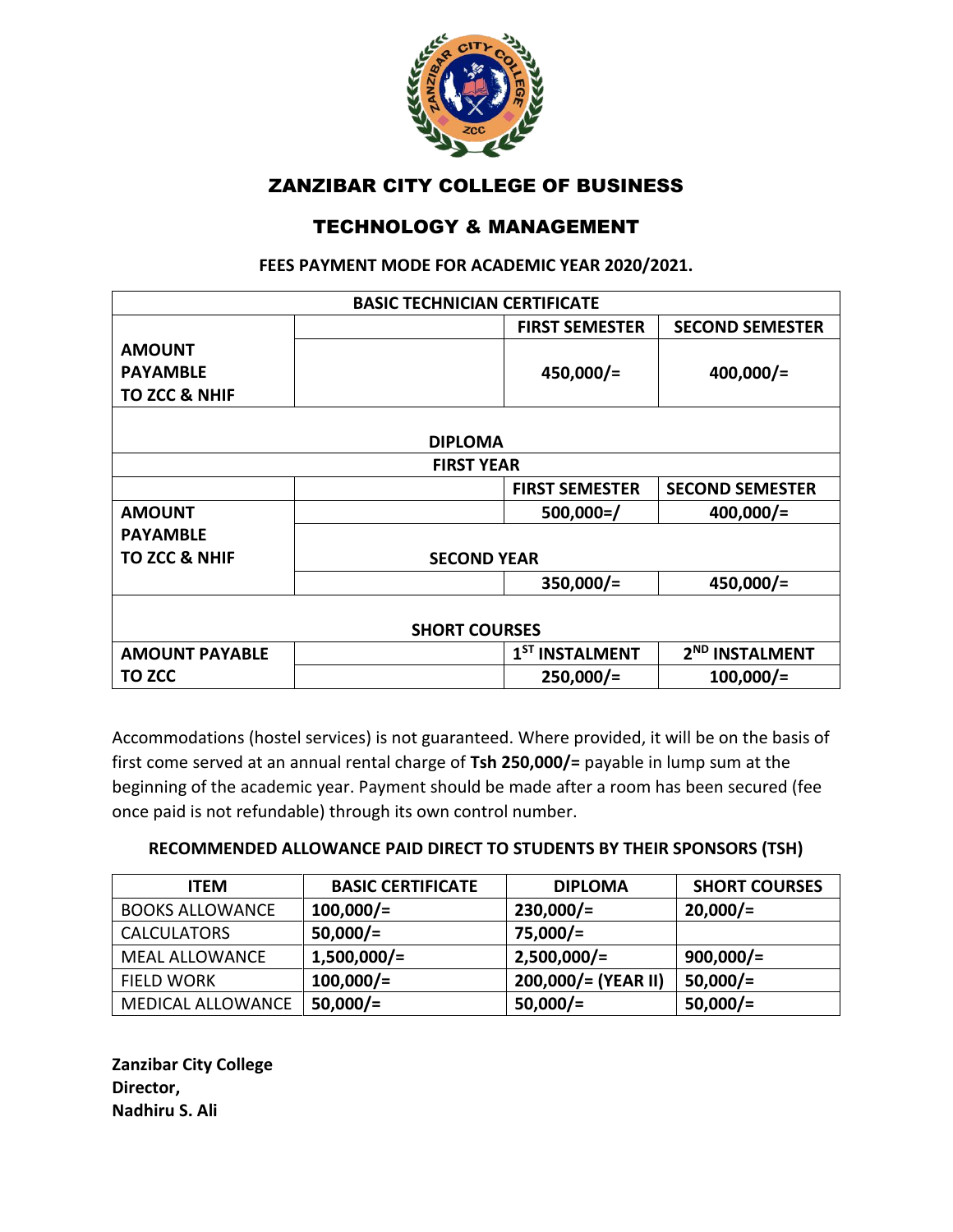

## ZANZIBAR CITY COLLEGE OF BUSINESS

## TECHNOLOGY & MANAGEMENT

**MODE OF ACADEMIC FOR CERTIFICATE PROGRAMS YEAR 2020/2021.**

| <b>INSTALMENT</b>          | <b>ITEMS</b>                    | <b>AMOUNT IN (TSH)</b> |
|----------------------------|---------------------------------|------------------------|
| 1 <sup>ST</sup> INSTALMENT | <b>Tuition Fees</b>             | 400,00.00              |
|                            | <b>Others Contribution</b>      |                        |
|                            | <b>Registration Fees</b>        | 15,000.00              |
|                            | <b>Examination Fees</b>         | 5,000.00               |
|                            | <b>NACTE Fees</b>               | 15,000.00              |
|                            | <b>Students Union</b>           | 10,000.00              |
|                            | <b>Students ID</b>              | 5,000.00               |
|                            | <b>Total</b>                    | 450,000.00             |
|                            | <b>FOREIGN STUDENTS (US \$)</b> | 550                    |
| 2 <sup>ND</sup> INSTALMET  | <b>Tuition Fees</b>             | 400,000.00             |
|                            | <b>Others Contribution</b>      |                        |
|                            | <b>Examination Fees</b>         | 25,000.00              |
|                            | <b>Students Union</b>           | 10,000.00              |
|                            | <b>NACTE Fees</b>               | 15,000.00              |
|                            | <b>Total</b>                    | 400,000.00             |
|                            | <b>FOREIGN STUDENTS (US \$)</b> | 550                    |

**Zanzibar City College Director, Nadhiru S. Ali**